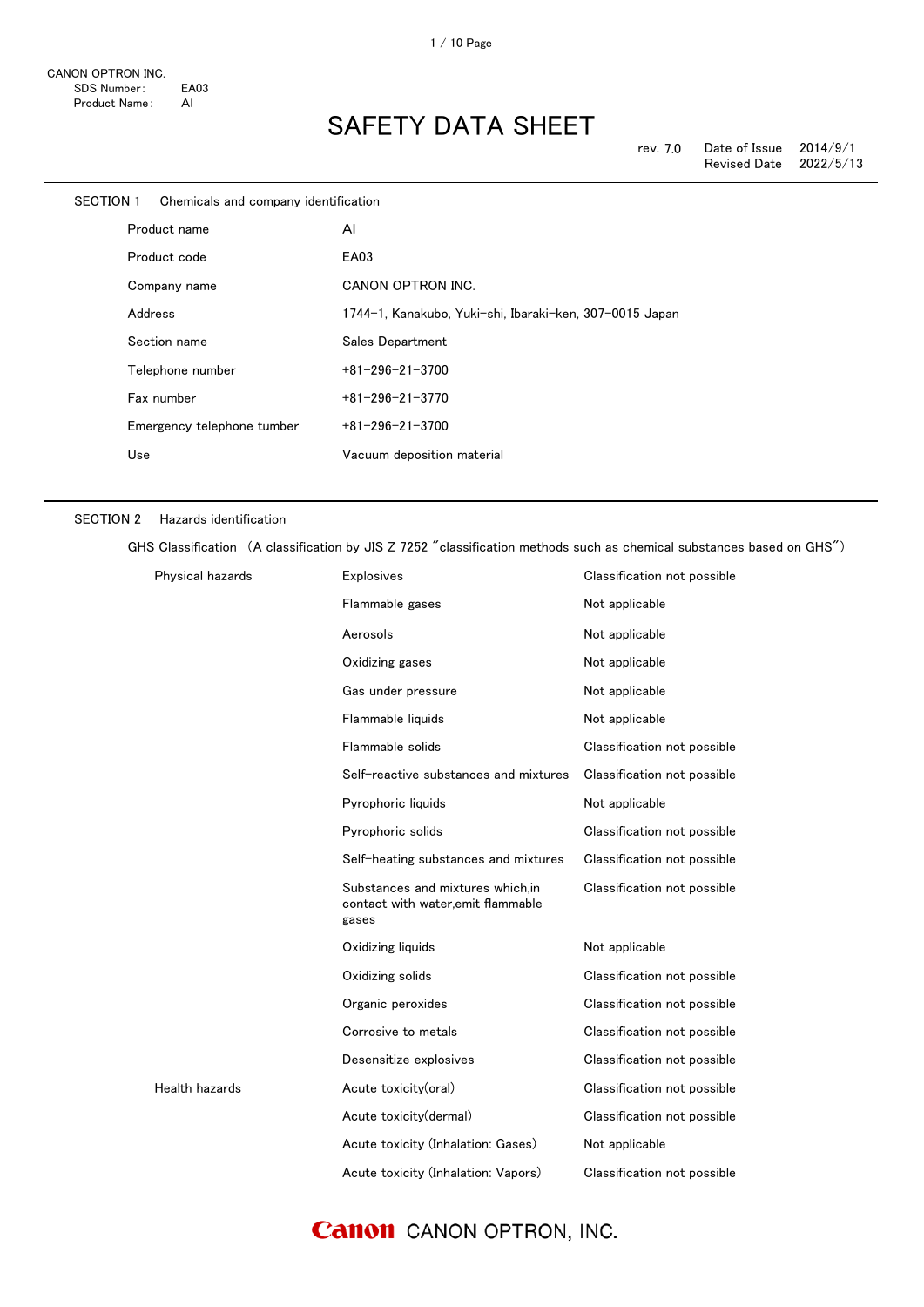|                       | Acute toxicity (Inhalation: Dusts and<br>mists)                                   | Classification not possible |
|-----------------------|-----------------------------------------------------------------------------------|-----------------------------|
|                       | Skin corrosion/irritation                                                         | Classification not possible |
|                       | Serious eye damage/eye irritation                                                 | Classification not possible |
|                       | Respiratory sensitization                                                         | Classification not possible |
|                       | Skin sensitization                                                                | Classification not possible |
|                       | Germ cell mutagenicity                                                            | Classification not possible |
|                       | Carcinogenicity                                                                   | Classification not possible |
|                       | Reproductive toxicity                                                             | Classification not possible |
|                       | Reproductive toxicity, effects on or via Classification not possible<br>lactation |                             |
|                       | Specific target organ toxicity (single<br>exposure)                               | Category 1                  |
|                       | Specific target organ toxicity (repeated<br>exposure)                             | Category 1                  |
|                       | Aspiration hazard                                                                 | Classification not possible |
| Environmental hazards | Hazardous to the aquatic environment<br>Short-term(acute)                         | Classification not possible |
|                       | Hazardous to the aquatic environment<br>Long-term(chronic)                        | Classification not possible |
|                       | Hazardous to the ozone layer                                                      | Classification not possible |

Label elements

hazard Pictograms **Health Hazard** 



organs.

Signal word **Danger** 

Dangerous goods hazard information

Precautionary statements

【Safety measures】 Do not breathe dust/fume/gas/mist/vapours/spray. Wash hands thoroughly after handling. Do not eat, drink or smoke when using this product.

Causes damage to organs through prolonged or repeated exposure Respiratory

Causes damage to organs Respiratory organs.

### **Canon** CANON OPTRON, INC.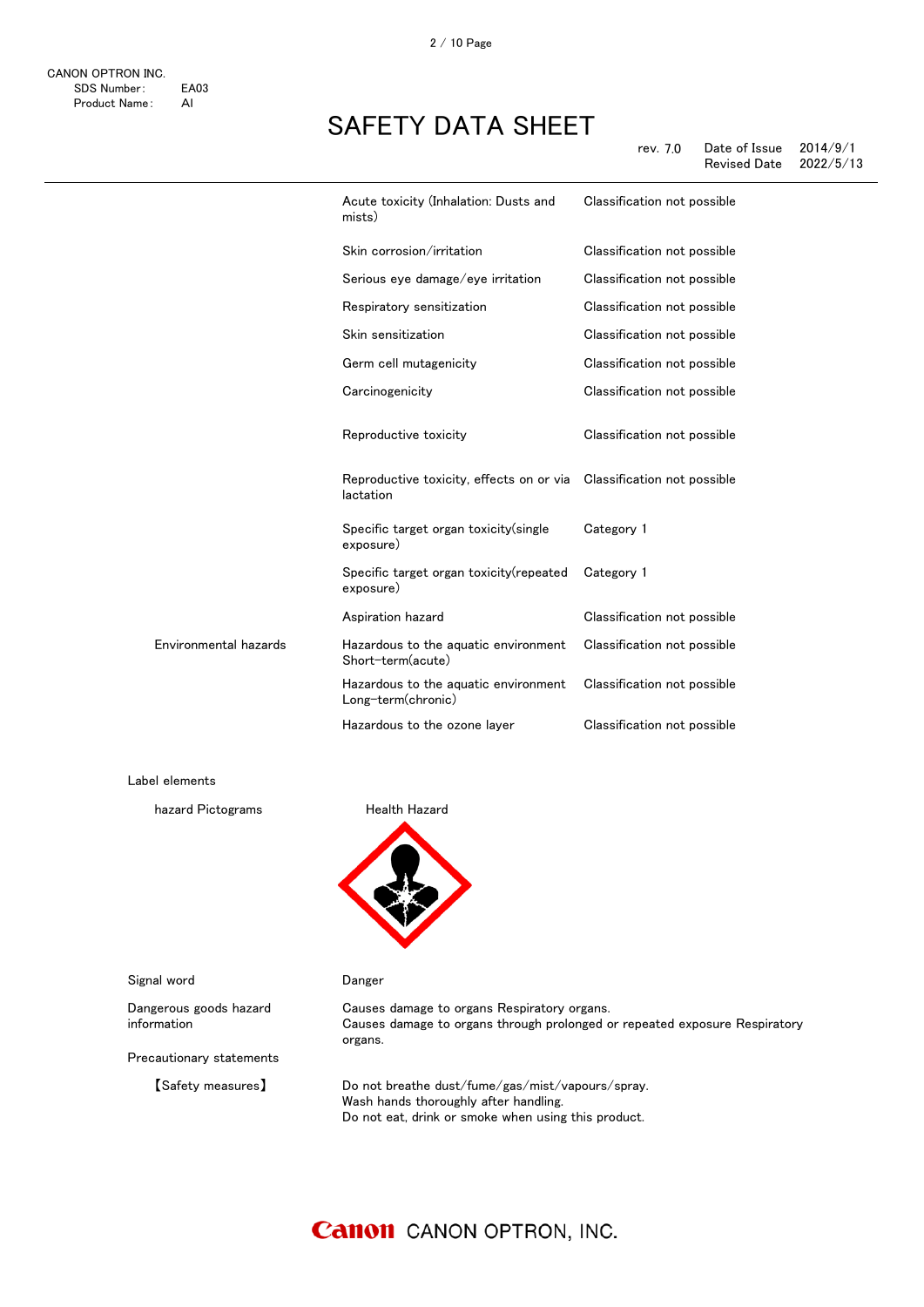| rev. 7.0 | Date of Issue | 2014/9/1  |
|----------|---------------|-----------|
|          | Revised Date  | 2022/5/13 |

| [First-aid measures]   | IF exposed or concerned: Call poison center or doctor/physician.<br>Get medical advice/attention if you feel unwell.<br>Specific treatment. |
|------------------------|---------------------------------------------------------------------------------------------------------------------------------------------|
| [Storage]              | Store locked up.                                                                                                                            |
| [Disposal]             | Dispose of contents/container in accordance with national regulations.                                                                      |
| <b>[Other hazards]</b> | $\overline{\phantom{m}}$                                                                                                                    |

#### SECTION 3 Composition/information on ingredients Substance/Mixture Substance Chemical name Aluminum Chemical formula  $\overline{A}$ Concentration or concentration range 99.9%< CAS No. 7429-90-5 TSCA Inventry Aluminum EINECS number 231-072-3 Radioactive information Radioactive substances are not used as the material. Therefore, there is no reason that ionizing radiation would be generated. SECTION 4 First aid measures Inhalation Remove person to fresh air and keep comfortable for breathing. Get medical advice/attention if you feel unwell. Skin contact Take off immediately all contaminated clothing. Rinse affected areas with water/shower. IF ON SKIN:Wash with plenty of soap and water. If skin irritation or rash occurs: :Get medical advice/attention. Eye contact **Ringe Contact Ringe Contact Rinse cautiously with water for several minutes.Remove contact lenses, if** present and easy to do. Continue rising. If eye irritation persists:Get medical advice/attention. Ingestion **Rinse mouth.** Get medical advice/attention. Most important symptoms and effects, both acute and delayed Inhalation: Lung disorder symptoms. Skin contact: Dermatitis symptoms. Protection of first aiders **Rescuers**, wear suitable protective equipment as the situation demands. Special precautions for physicians No data available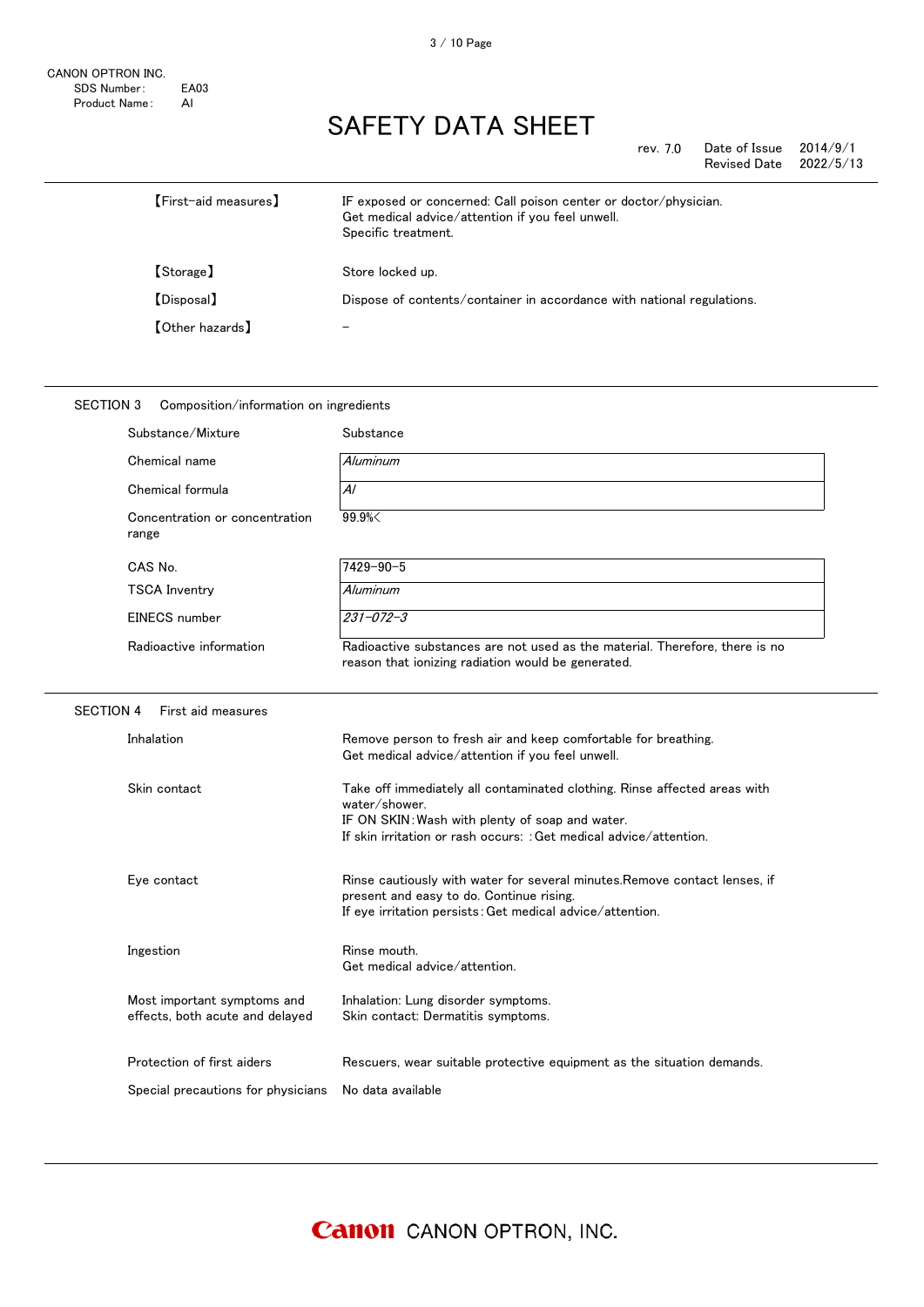| <b>SECTION 5</b><br>Firefighting measures                                  |                                                                                                                                                                                                                                                                                                                                                                                                                                                                                                                                                                                                                                                                                                                                                                                                                                                                                                                      |
|----------------------------------------------------------------------------|----------------------------------------------------------------------------------------------------------------------------------------------------------------------------------------------------------------------------------------------------------------------------------------------------------------------------------------------------------------------------------------------------------------------------------------------------------------------------------------------------------------------------------------------------------------------------------------------------------------------------------------------------------------------------------------------------------------------------------------------------------------------------------------------------------------------------------------------------------------------------------------------------------------------|
| Suitable extinguishing media                                               | Small fire: dry chemical, soda ash, lime, sand<br>Large fire: dry sand, dry chemical, soda ash, lime                                                                                                                                                                                                                                                                                                                                                                                                                                                                                                                                                                                                                                                                                                                                                                                                                 |
| Unsuitable extinguishing media                                             | Water, foam fire extinguishing agent                                                                                                                                                                                                                                                                                                                                                                                                                                                                                                                                                                                                                                                                                                                                                                                                                                                                                 |
| Specific hazards                                                           | There is a risk of fire heat, flame and sparks.<br>Is likely to re-ignite after the fire.<br>Is likely to generate a gas corrosive irritation, toxicity, or by fire.                                                                                                                                                                                                                                                                                                                                                                                                                                                                                                                                                                                                                                                                                                                                                 |
| Specific extinguishing methods                                             | It move a container from the fire area if not dangerous.<br>Immovable case, it is cooled with water spray in and around the container.<br>The fire fighting operations performed by a sufficient distance can be effectively<br>performed.<br>Do not pour water into the container.<br>Even after the fire, cooling the container thoroughly with a large amount of water.                                                                                                                                                                                                                                                                                                                                                                                                                                                                                                                                           |
| Special protective equipment for<br>firefighters                           | On the occasion of fire extinguishing work, It wear appropriate personal<br>protective equipment and rescue suit.                                                                                                                                                                                                                                                                                                                                                                                                                                                                                                                                                                                                                                                                                                                                                                                                    |
| <b>SECTION 6</b><br>Accidental release measures                            |                                                                                                                                                                                                                                                                                                                                                                                                                                                                                                                                                                                                                                                                                                                                                                                                                                                                                                                      |
| Personal precautions, protective<br>equipment, and emergency<br>procedures | Do not touch the spilled material, you do not walk therein.<br>Immediately, It isolate leakage area as the appropriate distance in all directions.<br>It prohibit the entrance except the person concerned.<br>Wear, the operator avoid inhalation of gas and contact with eyes, to the skin (see<br>section "protection measures and 8. Exposure prevention") appropriate<br>protective equipment.<br>It stay upwind.<br>It away from the lowland.<br>Ventilate Before delving into an enclosed area.                                                                                                                                                                                                                                                                                                                                                                                                               |
| Environmental precautions                                                  | It should not be released to the environment.<br>The Note is discharged into rivers or the like, so as not to cause damage to the<br>environment.                                                                                                                                                                                                                                                                                                                                                                                                                                                                                                                                                                                                                                                                                                                                                                    |
| Methods and material for<br>containment and cleaning up                    | The leak thing gathers you using a clean antistatic tool and enter the plastics<br>container and, in the case of a small quantity, do a cover loosely and it is after it<br>and disposes it.<br>In the case of large quantities, a wall prevents an outflow by laying earth on the<br>ground and disposes it later. You must not take water without instructions.<br>The removal of the leak thing disposing it depends on the instructions of the<br>expert.<br>If it is not dangerous to do so, stop the leak.<br>It suppress the evaporation and water it to prevent diffusion of the steam.<br>It do not bet sprinkling on a leakage directly.<br>It cover with dry soil, sand and flaming retardant materials and It prevent<br>scattering and do not get it wet in plastic sheeting in the rain more.<br>It prevent that the powder which It shed covers with plastic sheeting and is<br>scattered and dry it. |
| Secondary disaster prevention<br>measures                                  | Promptly remove all sources of ignition (no smoking, sparks, or flames in the<br>vicinity).<br>Do not pour water into the container or spilled material.                                                                                                                                                                                                                                                                                                                                                                                                                                                                                                                                                                                                                                                                                                                                                             |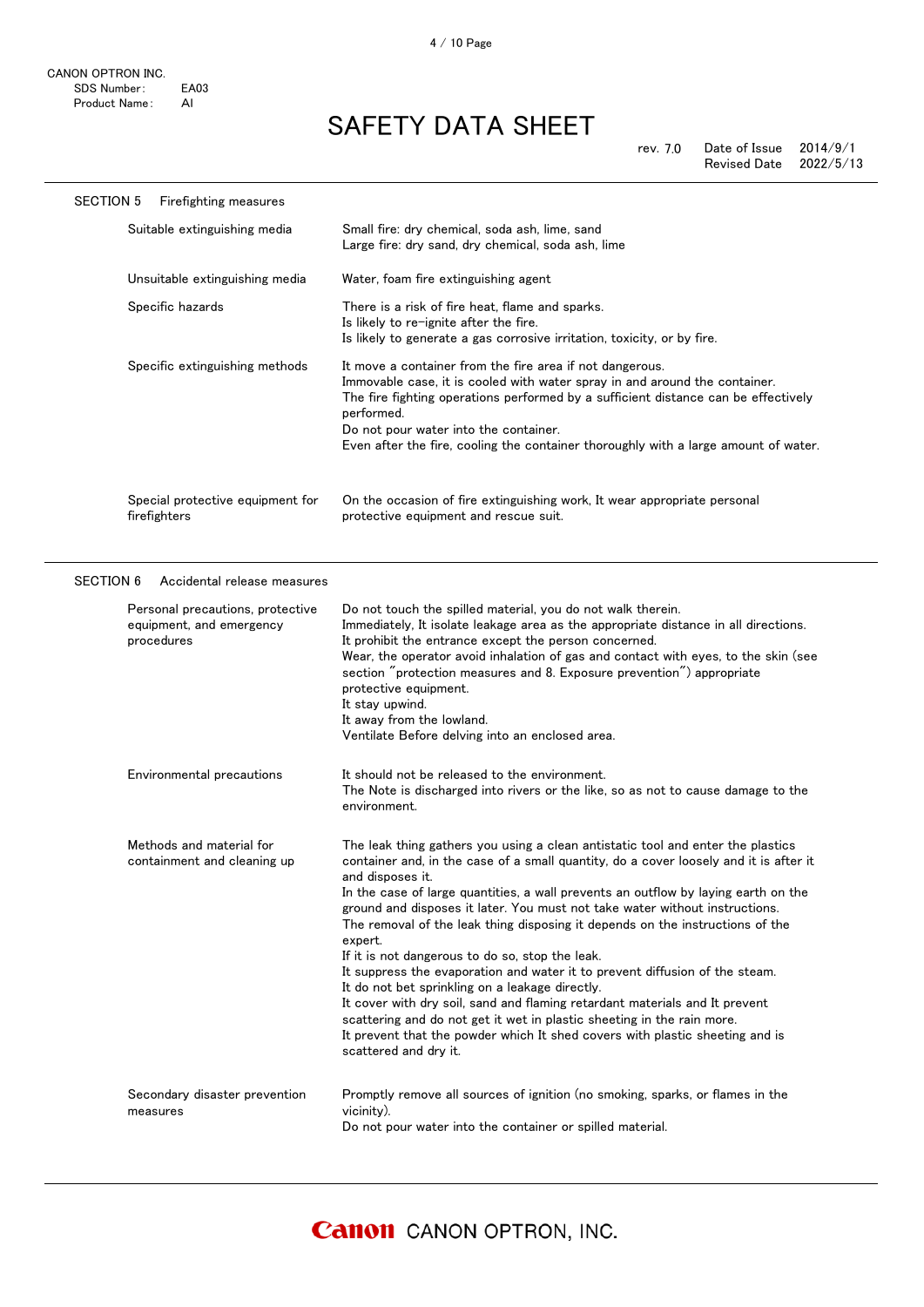| <b>SECTION 7</b> | Handling and storage                                            |                                                                                                                                                                                                                                       |
|------------------|-----------------------------------------------------------------|---------------------------------------------------------------------------------------------------------------------------------------------------------------------------------------------------------------------------------------|
|                  | Precautions for safe handling                                   |                                                                                                                                                                                                                                       |
|                  | Technical measures                                              | Take measures for equipment as described in "8. Exposure controls/personal<br>protection" and wear protective equipment.                                                                                                              |
|                  | Safety handling precautions                                     | Because of the risk of occurrence of fire and violent reaction, it is not in contact<br>with water.<br>Do not swallow contact, or inhalation.<br>Avoiding contact with the skin.<br>Do not get in eyes.<br>Do not inhale dust, fumes. |
|                  | Avoidance of contact                                            | No contact with acid, alcohol, oxidant, and water.                                                                                                                                                                                    |
|                  | Hygiene measures                                                | Wash hands thoroughly after handling.<br>Do not eat, drink or smoke when using this product.                                                                                                                                          |
|                  | Conditions for safe storage,<br>including any incompatibilities |                                                                                                                                                                                                                                       |
|                  | Safe storage conditions                                         | Because there is a crisis of the outbreak of the intense reaction and fire, you<br>remove possibility of any contact with the water, and keep it.<br>Keep it in a dry place or an airtight container.<br>Store locked up.             |
|                  | Safety packaging material                                       | It use the container which It can seal up without damage and the leak.                                                                                                                                                                |

SECTION 8 Exposure controls/personal protection

<u>Al</u>

| ACGIH                                                                                                 | TLV-TWA: 1 mg/m <sup>3</sup> of $(R)$ (metal aluminum and insoluble compound)<br>$(2015 \text{ version})$            |
|-------------------------------------------------------------------------------------------------------|----------------------------------------------------------------------------------------------------------------------|
| Appropriate engineering controls                                                                      | In the work shop which dust produces, It use a device, an apparatus sealed up by<br>all means or a local ventilator. |
|                                                                                                       |                                                                                                                      |
|                                                                                                       |                                                                                                                      |
| Individual protection measures,<br>such as personal protective<br>equipment<br>Respiratory protection | Dustproof mask                                                                                                       |
| Hand protection                                                                                       | Protective gloves                                                                                                    |
| Eye/face protection                                                                                   | Dust-proof glasses                                                                                                   |

SECTION 9 Physical and chemical properties

Appearance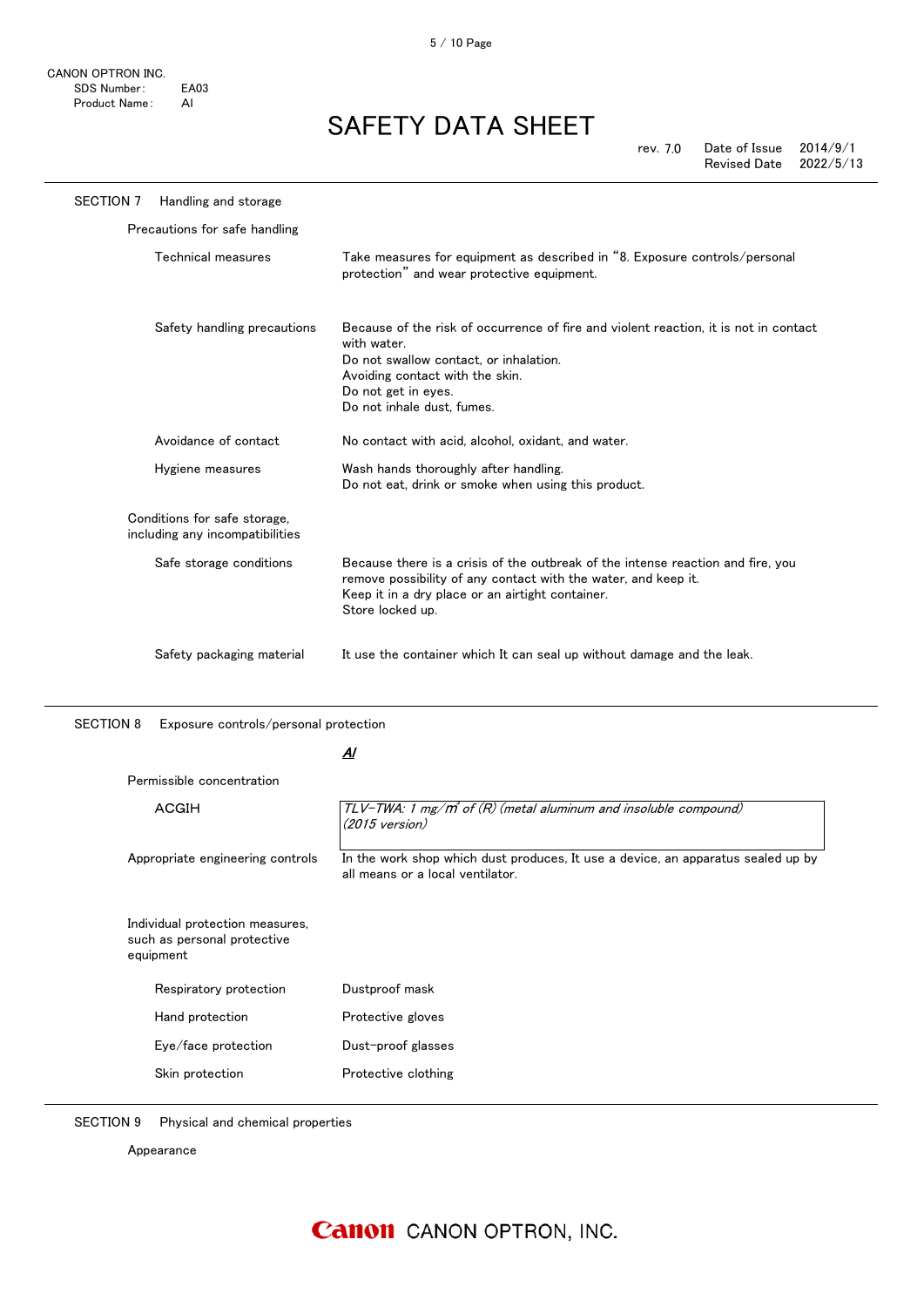| Physical state                                              | Solid                                                           |
|-------------------------------------------------------------|-----------------------------------------------------------------|
| Form                                                        | Pellet, wiry                                                    |
| Colour                                                      | Silvery white                                                   |
| Odour                                                       | None                                                            |
|                                                             |                                                                 |
|                                                             | $\overline{A}$                                                  |
| Melting point/freezing point                                | $660^{\circ}C$                                                  |
| Boiling point or initial boiling point<br>and boiling range | $2327^\circ C$                                                  |
| Flammability                                                | No data available                                               |
| Upper/lower flammability or<br>explosive limits             | No data available                                               |
| Flash point                                                 | No data available                                               |
| Auto-ignition temperature                                   | $590^{\circ}$ C                                                 |
| Decomposition temperature                                   | No data available                                               |
| рH                                                          | No data available                                               |
| Kinematic viscosity                                         | No data available                                               |
| Solubility                                                  |                                                                 |
| Water                                                       | Insoluble                                                       |
| Other solvents                                              | Hydrochloric acid, sulfuric acid, alkali: Soluble (HSDB (2015)) |
| Partition coefficient: n-<br>octanol/water                  | No data available                                               |
| Vapour pressure                                             | 1 mmHg (1,284 degrees Celsius) (HSDB (2015))                    |
| Density and/or relative density                             | 2.7                                                             |
| (Density)                                                   |                                                                 |
| Relative vapor density                                      | No data available                                               |
| Particle characteristics                                    | No data available                                               |
| Other information                                           | No data available                                               |
|                                                             |                                                                 |

SECTION 10 Stability and reactivity

#### <u>Al</u>

Reactivity **It burn whether powder, foil, the ribbon heat up when It mention a flame.** It is a non-flammable solid. It hardly comes loose in water. Chemical stability No data available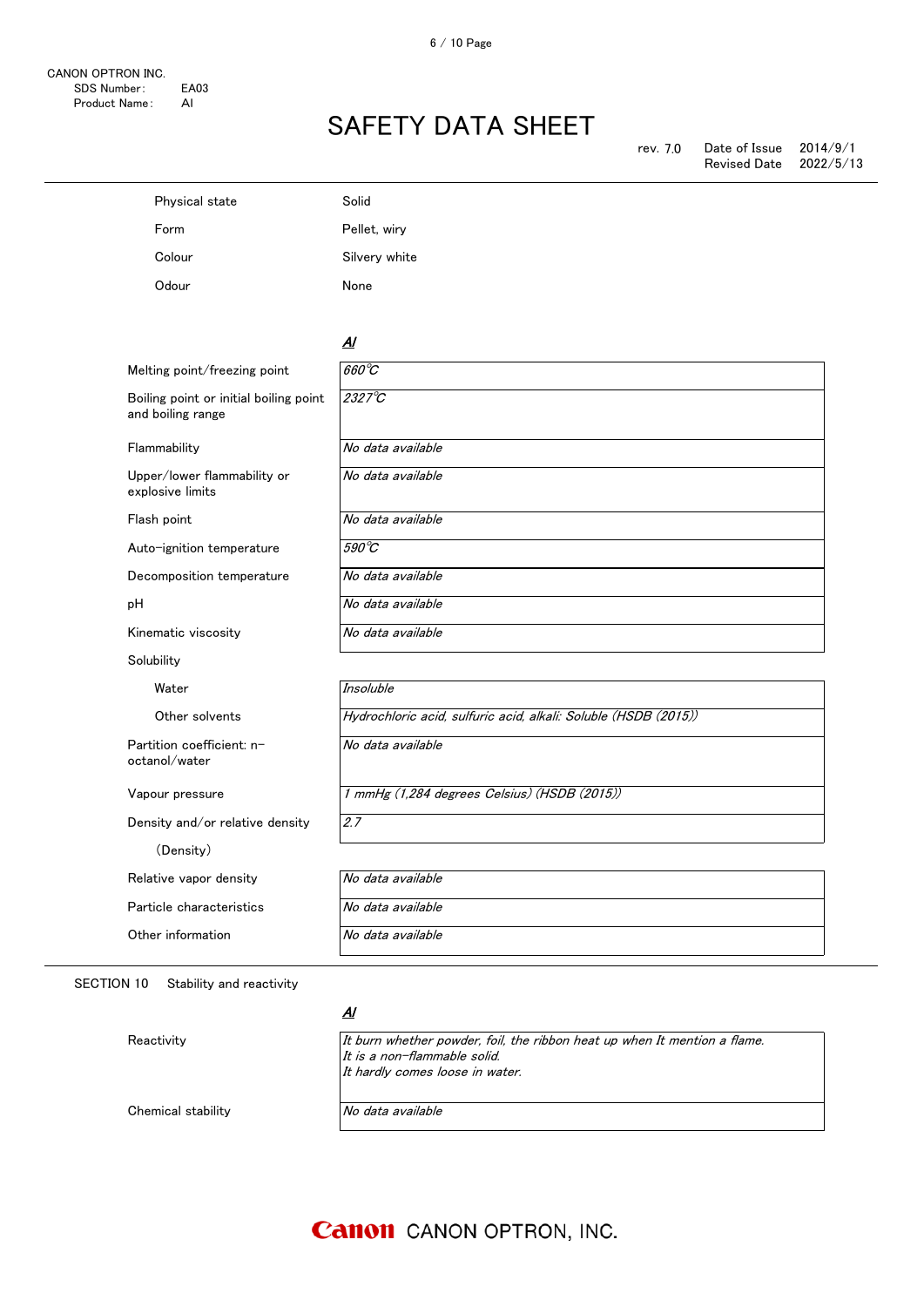#### rev. 7.0 Date of Issue 2014/9/1<br>Revised Date 2022/5/13 Revised Date

| Possibility of hazardous reactions                   | It fire it by overheat, a shock, friction, and the thing which It mixed with an<br>oxidizer may self-ignite with moisture and water.<br>It may cause a dust explosion when It mix it with air with a powder and granule<br>form.<br>It may self-ignite when It contact halogen.<br>Hydrogen is generated when It contact water, acid, alkali, and hydrogen may<br>erupt.<br>(powder), in response to water, alcohol, react with an oxidizer, strong acid,<br>organochlorine intensely again, and pose the danger of a fire and the explosion. |
|------------------------------------------------------|-----------------------------------------------------------------------------------------------------------------------------------------------------------------------------------------------------------------------------------------------------------------------------------------------------------------------------------------------------------------------------------------------------------------------------------------------------------------------------------------------------------------------------------------------|
| Conditions to avoid                                  | Fire, friction, the strict prohibition including the shock.                                                                                                                                                                                                                                                                                                                                                                                                                                                                                   |
| Incompatible materials                               | Water, alkali, acid, oxidizer, alcohol                                                                                                                                                                                                                                                                                                                                                                                                                                                                                                        |
| Hazardous decomposition products   No data available |                                                                                                                                                                                                                                                                                                                                                                                                                                                                                                                                               |

SECTION 11 Toxicological information

#### <u>Al</u>

| Acute toxicity(oral)                            | No data available                                                                                                                                                                                                                                                                                                                                                                                                                                                                                                                                                                                                                                                                                                                                                                                                                                                                                                                                                                                                                                                |
|-------------------------------------------------|------------------------------------------------------------------------------------------------------------------------------------------------------------------------------------------------------------------------------------------------------------------------------------------------------------------------------------------------------------------------------------------------------------------------------------------------------------------------------------------------------------------------------------------------------------------------------------------------------------------------------------------------------------------------------------------------------------------------------------------------------------------------------------------------------------------------------------------------------------------------------------------------------------------------------------------------------------------------------------------------------------------------------------------------------------------|
| Acute toxicity (dermal)                         | No data available                                                                                                                                                                                                                                                                                                                                                                                                                                                                                                                                                                                                                                                                                                                                                                                                                                                                                                                                                                                                                                                |
| Acute toxicity (Inhalation: Gases)              | Solid (GHS definition)                                                                                                                                                                                                                                                                                                                                                                                                                                                                                                                                                                                                                                                                                                                                                                                                                                                                                                                                                                                                                                           |
| Acute toxicity (Inhalation:<br>Vapours)         | Solid (GHS definition)                                                                                                                                                                                                                                                                                                                                                                                                                                                                                                                                                                                                                                                                                                                                                                                                                                                                                                                                                                                                                                           |
| Acute toxicity (Inhalation: Dusts<br>and mists) | No data available                                                                                                                                                                                                                                                                                                                                                                                                                                                                                                                                                                                                                                                                                                                                                                                                                                                                                                                                                                                                                                                |
| Skin corrosion/irritation                       | No data available                                                                                                                                                                                                                                                                                                                                                                                                                                                                                                                                                                                                                                                                                                                                                                                                                                                                                                                                                                                                                                                |
| Serious eye damage/irritation                   | The classification is not possible due to lack of data. Besides, it is written that<br>dust of this substance may cause mild inflammation in eyes (HSDB (Access on<br>June 2015)).                                                                                                                                                                                                                                                                                                                                                                                                                                                                                                                                                                                                                                                                                                                                                                                                                                                                               |
| Respiratory or skin sensitization               | No data available                                                                                                                                                                                                                                                                                                                                                                                                                                                                                                                                                                                                                                                                                                                                                                                                                                                                                                                                                                                                                                                |
| Germ cell mutagenicity                          | The classification is not possible due to lack of data. There are no in vivo and in<br>vitro data for metallic aluminum.                                                                                                                                                                                                                                                                                                                                                                                                                                                                                                                                                                                                                                                                                                                                                                                                                                                                                                                                         |
| Carcinogenicity                                 | In 1970's, increased incidences of bladder and lung cancers were reported in<br>workers at electrolysis tank of aluminum reduction plants. In IARC, working in the<br>aluminum refining process is related to increased risk of cancers in workers, but<br>it is estimated that the causative substance of cancers is not aluminum itself.<br>but polycyclic aromatic hydrocarbon compounds, known carcinogens, or coal tar<br>pitch volatiles, which are by-products derived from the decomposition of<br>electrodes in the electrolysis tank. (IARC Suppl. 7 (1984), ACGIH (7th, 2008),<br>ATSDR (2008)) As results of following epidemiological studies, some reports<br>suggested a functional disorder of respiratory organs, or non-tumor lesions in<br>respiratory organs by exposure to this substance, but there is no report on<br>carcinogenicity (ACGIH (7th, 2008), ATSDR (2008)). Therefore, ACGIH classified<br>in A4 (ACGIH (7th, 2008)). From the above, the substance was classified as<br>"Classification not possible" in this hazard class. |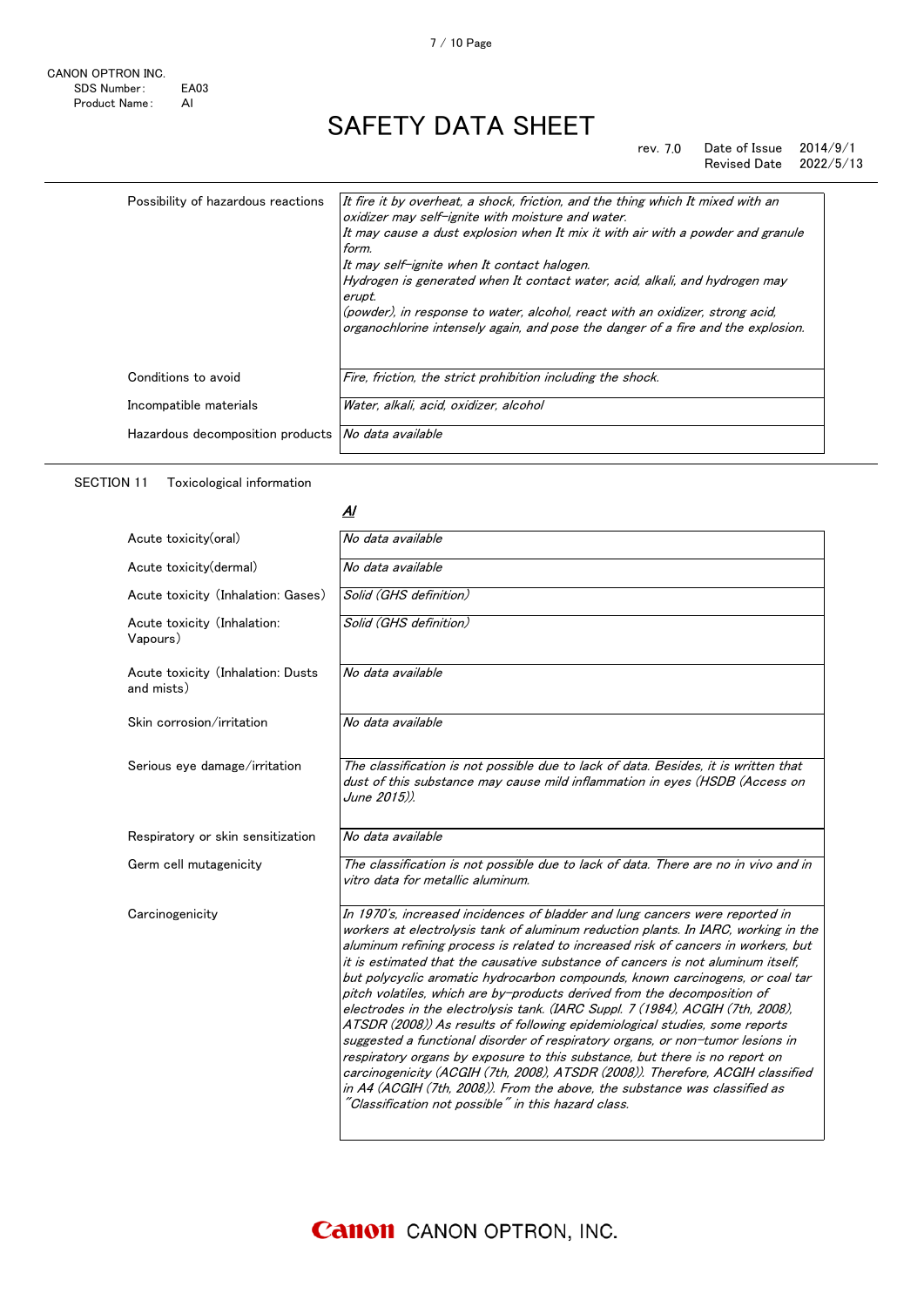| Reproductive toxicity                                | Due to no information on reproductive toxicity by exposure to this substance,<br>the classification is not possible due to lack of data. Besides, it is reported that<br>in a test in which aluminum chloride or aluminum lactate was dosed in an oral<br>route to pregnant rats during a gestation period, or to neonatal rats on day $5-17$<br>after birth, delayed neurobehavioral development or hypoactivity was observed in<br>newborns (ACGIH (7th, 2008), ATSDR (2008)).                                                                                                                                                                                                                                                                                                                                                                                                                                                                                                                                                                                                   |
|------------------------------------------------------|------------------------------------------------------------------------------------------------------------------------------------------------------------------------------------------------------------------------------------------------------------------------------------------------------------------------------------------------------------------------------------------------------------------------------------------------------------------------------------------------------------------------------------------------------------------------------------------------------------------------------------------------------------------------------------------------------------------------------------------------------------------------------------------------------------------------------------------------------------------------------------------------------------------------------------------------------------------------------------------------------------------------------------------------------------------------------------|
| Specific target organ toxicity (single<br>exposure)  | This substance (dust, powder) is irritating to the respiratory tract (HSDB<br>(Access on June 2015)). As for humans, inhalation of this substance (dust) could<br>cause lung disorder such as pneumoconiosis (aluminosis) (HSDB (Access on<br>June 2015)). As for experimental animals, it is reported that in single inhalation<br>exposure to this substance (dust) in rats, no change in pulmonary function but<br>enzymatic and cytological changes in bronchoalveolar lavage fluid were observed<br>at 0.05 mg/L, and microgranuloma development occurred in the lung and hilum<br>lymph nodes (microscopic observation) at 0.2 mg/L. These were observed at<br>doses corresponding to Category 1 (ACGIH (7th, 2008), PATTY (6th, 2012)).<br>From the above, because this substance has effects on the respiratory organs in<br>inhalation exposure, it was classified in Category 1 (respiratory system). Besides,<br>respiratory tract irritation was included in effects on the respiratory organs.<br>By adding new information, the previous classification was revised. |
| Specific target organ<br>toxicity(repeated exposure) | As for humans, in an epidemiological survey of 1,142 workers related to<br>manufacturing aluminum and its compounds (1975-1981), effects on lung<br>function were observed in exposure to dust of high concentration $($ 100 mg/m <sup>2</sup> -<br>year as total dust), and in chest $X$ -ray examination, small and irregular nodes<br>were reported in a lower part of the lung in $7-8%$ (ACGIH (7th, 2008)).<br>As for experimental animals, there is no test report using this substance.<br>Therefore, the substance was classified in Category 1 (respiratory system).<br>Besides, as for humans, it is written that decreased cognitive test results were<br>observed, but the clear conclusion was not be drawn (ATSDR (2008)). Moreover,<br>it is written that aluminum is not a factor causing Alzheimer's disease at this<br>time, and that in many studies, there is no consistent relationship between<br>aluminum and nervous disorder (ACGIH (7th, 2008)). Therefore, central nervous<br>system was not included in a target organ.                               |
| Aspiration hazard                                    | No data available                                                                                                                                                                                                                                                                                                                                                                                                                                                                                                                                                                                                                                                                                                                                                                                                                                                                                                                                                                                                                                                                  |
| Other information                                    | No data available                                                                                                                                                                                                                                                                                                                                                                                                                                                                                                                                                                                                                                                                                                                                                                                                                                                                                                                                                                                                                                                                  |

#### SECTION 12 Ecological information

#### Toxicity

| Hazardous to the aguatic<br>environment Short-<br>term(acute)  | No data available |
|----------------------------------------------------------------|-------------------|
| Hazardous to the aguatic<br>environment Long-<br>term(chronic) | No data available |
| Persistence and degradability                                  | No data available |
| Bioaccumulative potential                                      | No data available |
| Mobility in soil                                               | No data available |
| Hazard to the ozone layer                                      | No data available |
| Other adverse effects                                          | No data available |

<u>Al</u>

**Canon** CANON OPTRON, INC.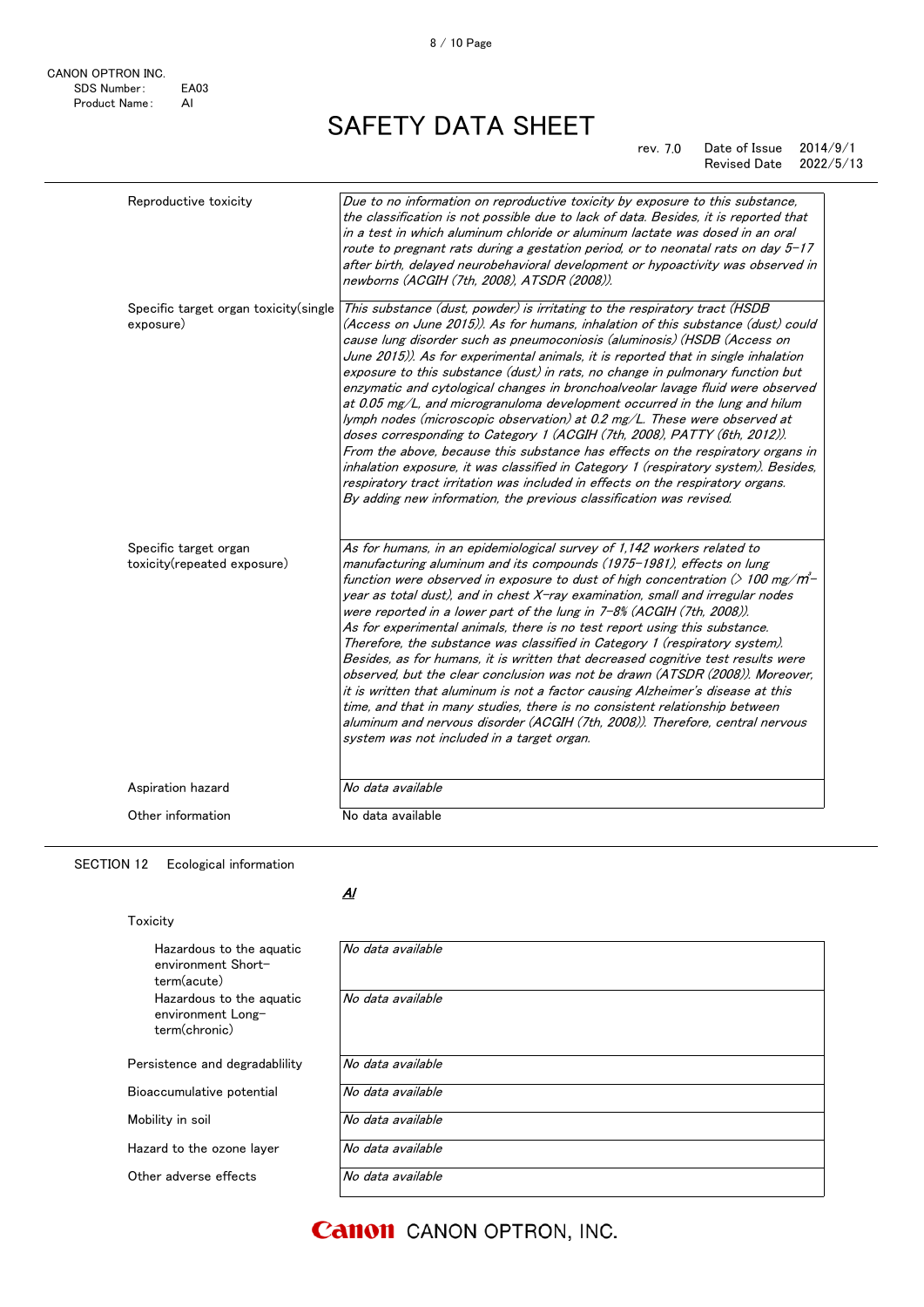| Disposal considerations<br>SECTION 13                |                                                                                                                                                                                                                               |
|------------------------------------------------------|-------------------------------------------------------------------------------------------------------------------------------------------------------------------------------------------------------------------------------|
| Waste treatment methods                              | Process is contracted to industrial waste disposers who received approval of a<br>prefectural governor.                                                                                                                       |
| Contaminated container and<br>contaminated packaging | The container is recycled after being cleaned, or is appropriately processed<br>according to the standards of related laws and regulations.<br>When disposing of empty containers, the contents should be completely removed. |

SECTION 14 Transport information

| UN number                                                  | 1396                                                                                                                                                                                                                     |
|------------------------------------------------------------|--------------------------------------------------------------------------------------------------------------------------------------------------------------------------------------------------------------------------|
| UN proper shipping name                                    | ALUMINUM POWDER, UNCOATED                                                                                                                                                                                                |
| UN classification                                          | Class 4.3                                                                                                                                                                                                                |
| Transport hazard class                                     | Not applicable                                                                                                                                                                                                           |
| Packing group                                              | $I\!\!I$                                                                                                                                                                                                                 |
| Hazardous to the aquatic<br>environment                    | No data available                                                                                                                                                                                                        |
| Maritime transport in bulk<br>according to IMO instruments | No data available                                                                                                                                                                                                        |
| Japanese lows and regulations                              | Refer to "15. Regulatory information."                                                                                                                                                                                   |
| Special precautions for users                              | Requires retention of yellow card when transporting.<br>When transporting, protect from direct sunlight and take on cargo without<br>breakage of container, corrosion and leakage.<br>Do not stack heavy good thereupon. |
| <b>Special Provisions</b>                                  | 138                                                                                                                                                                                                                      |

SECTION 15 Regulatoly information(Japan)

#### Al

| Occupational Safety and Health<br>Law               | There is it in the case of an application or an application |
|-----------------------------------------------------|-------------------------------------------------------------|
| <b>PRTR Law</b>                                     | Not applicable                                              |
| Poisonous and Deleterious<br>Substances control Law | Not applicable                                              |
| Labor Standards Act                                 | Not applicable                                              |
| Chemical substances control Law                     | Not applicable                                              |
| Fire fighting Law                                   | There is it in the case of an application or an application |
| Air Pollution Control Act                           | Not applicable                                              |